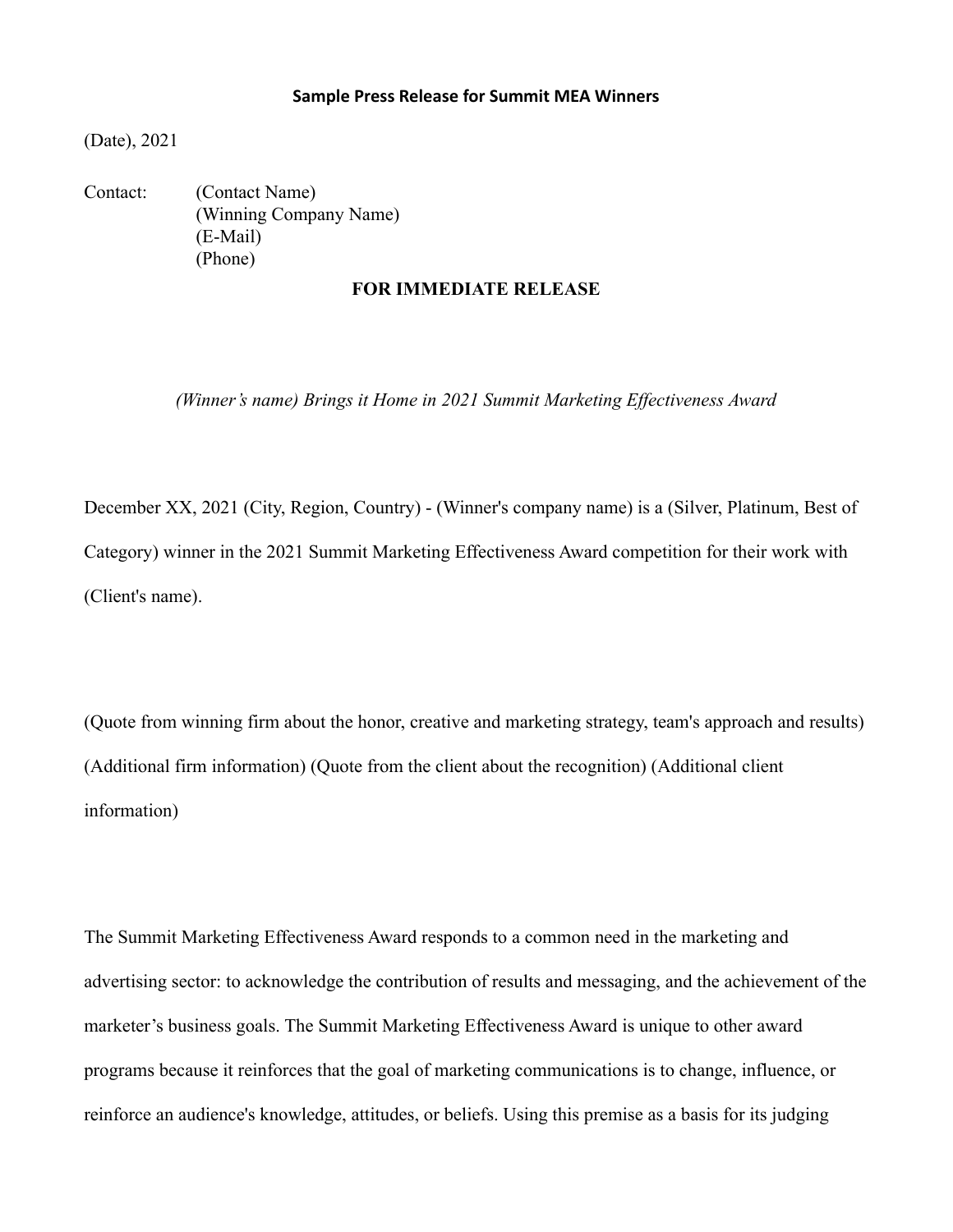criteria, the competition is becoming a true arbiter of marketing communication effectiveness. During the 2021 event, judges analyzed submissions and selected only 7% to receive an award. A truly international competition, the Summit Marketing Effectiveness Award received submissions from the following 14 countries including Australia, Brazil, Canada, Hong Kong, Israel, Latvia, Philippines, Singapore, Spain, Taiwan, Turkey, United Arab Emirates, United Kingdom, and the United States.

"Marrying creativity and effectiveness can be a difficult task, so winning a Summit MEA is a significant achievement." Said Jocelyn Luciano, Executive Director for the Summit Awards. "The combination of experienced judges and our tough criteria ensures that only deserving submissions receive Summit MEA recognition."

The Summit Awards organization is dedicated to furthering excellence in the communications industry. It administers three distinguished award competitions throughout the year with the goal of raising the awareness of companies and individuals who have the creative and marketing talent to go beyond the ordinary.

Throughout its 27-year history, the organization has established itself as one of the premier arbiters of communication excellence. Using stringent evaluation criteria and blind judging processes, its competitions reward only those firms whose work exemplifies the best in their class. Companies from all over the world invest their promotional dollars for the opportunity to be recognized as a Summit Award winner. The organization conducts three awards each year: Summit Creative Award, Summit